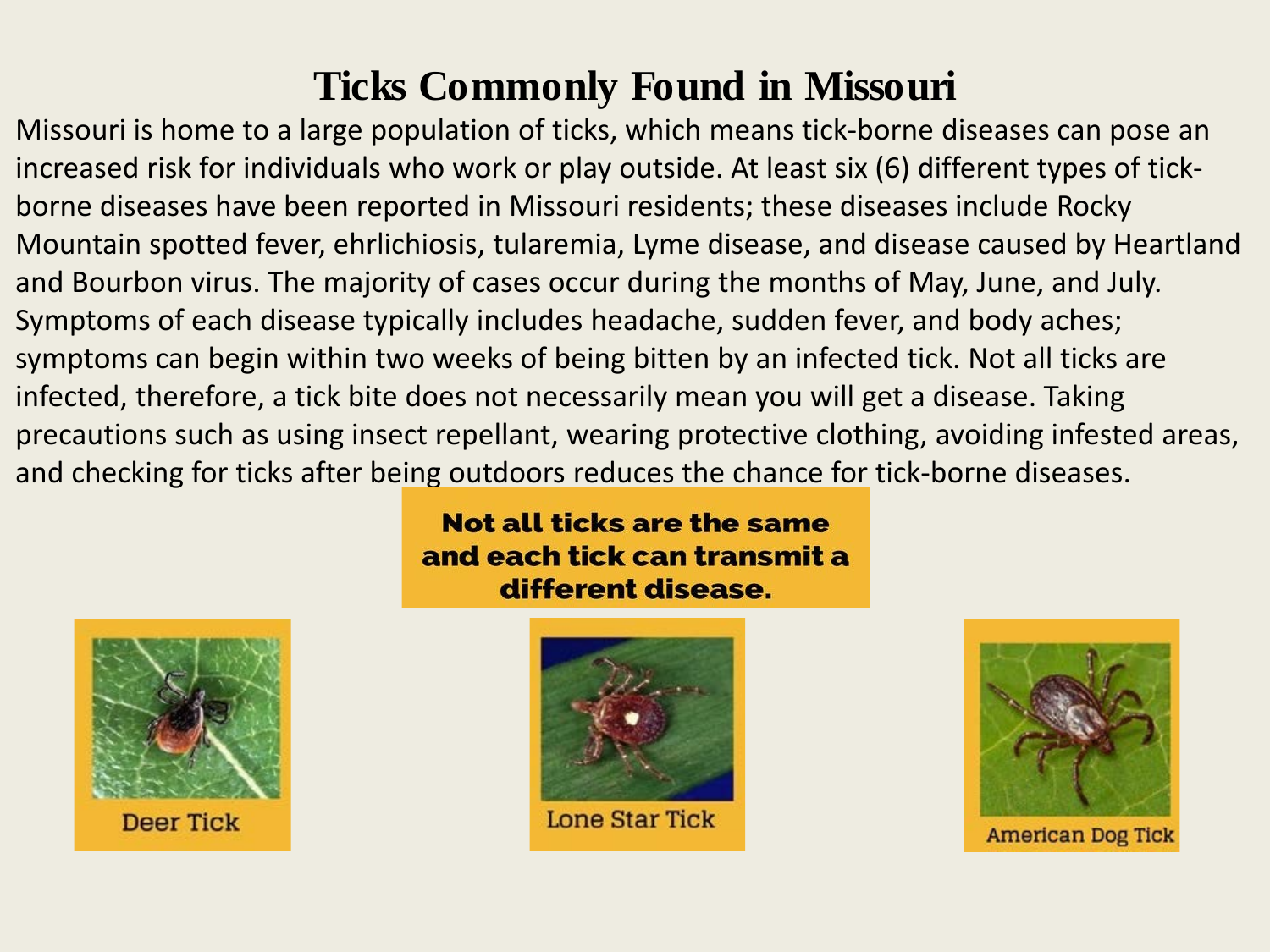#### **DEER TICK OR BLACKLEGGED TICK (IXODES SCAPULARIS)-**

Although only the size of a sesame seed, deer ticks are best known for transmitting Lyme Disease. They live two-three years and must have three blood meals to survive each phase of life. Deer ticks are very slow feeders and will feed for three-five days. They must attach to their host for at least 24 hours to transmit the Lyme Disease bacterium. Deer and rodents are actually the preferred hosts of deer ticks. Rodents are typically the source of the Lyme Disease bacteria that ticks pass along to other hosts. Deer ticks are found in the woods and areas with overgrown vegetation.



**Transmits:** [Lyme disease,](https://www.cdc.gov/lyme/index.html) [anaplasmosis,](https://www.cdc.gov/anaplasmosis/) [ehrlichiosis](https://www.cdc.gov/ehrlichiosis/) (*Ehrlichia muris* eauclairensis), [babesiosis,](https://www.cdc.gov/parasites/babesiosis/) *[Borrelia](https://www.cdc.gov/ticks/miyamotoi.html) [miyamotoi](https://www.cdc.gov/ticks/miyamotoi.html)*, and [Powassan disease.](https://www.cdc.gov/powassan/index.html) **Comments:** The greatest risk of being bitten exists in the spring, summer, and fall. However, adults may be out searching for a host any time winter temperatures are above freezing. Stages most likely to bite humans are nymphs and adult females.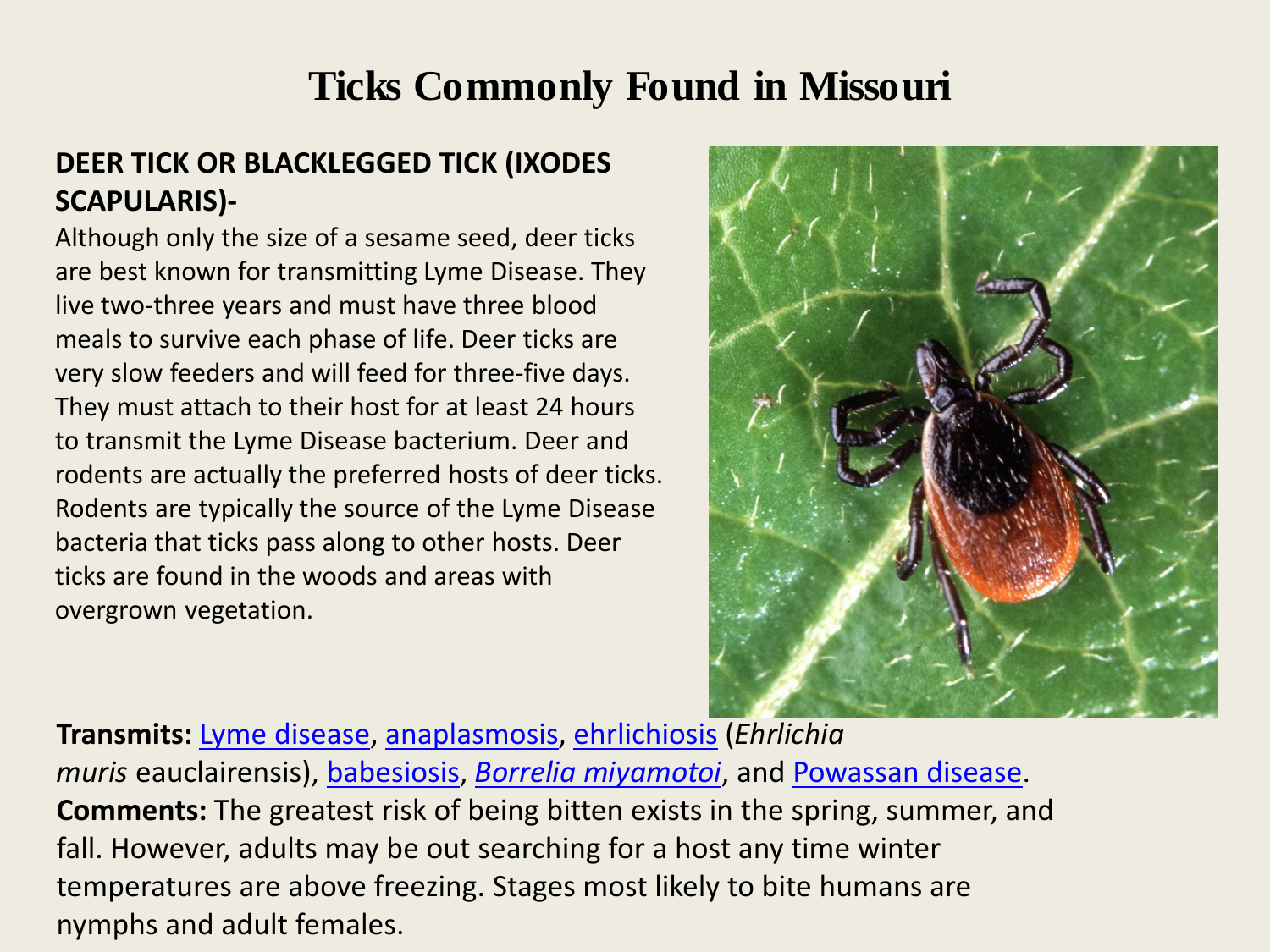#### **LONE STAR TICK (AMBLYOMMA AMERICANUM)-**

The Lone Star Tick easily distinguished from any other tick by the pronounced white dot or star in the center of its back, is most active from April through the end of July. The distribution, range and abundance of the lone star tick have increased over the past 20-30 years. Lone star ticks are very aggressive feeders, known to travel far distances in search of a host and often are found on dogs and cats, which is how they find their way indoors. The lone start tick can transmit Rocky Mountain spotted fever and ehrlichiosis. Southern Tick Associated Rash Illness (STARI) can occur after the bite of the lone star tick. The symptoms (rash, headache, fatigue) are similar to Lyme Disease but can be cured with an oral antibiotic. STARI is not known to cause neurological complications like Lyme Disease.



**Transmits:** *Ehrlichia chaffeensis* and *Ehrlichia ewingii* (which cause human [ehrlichiosis](http://www.cdc.gov/ehrlichiosis/)), [Heartland virus](https://www.cdc.gov/heartland-virus/index.html), [tularemia](http://www.cdc.gov/tularemia/), and [STARI.](http://www.cdc.gov/stari/)

**Comments:** A very aggressive tick that bites humans. The adult female is distinguished by a white dot or "lone star" on her back. Lone star tick saliva can be irritating; redness and discomfort at a bite site does not necessarily indicate an infection. The nymph and adult females most frequently bite humans and transmit disease.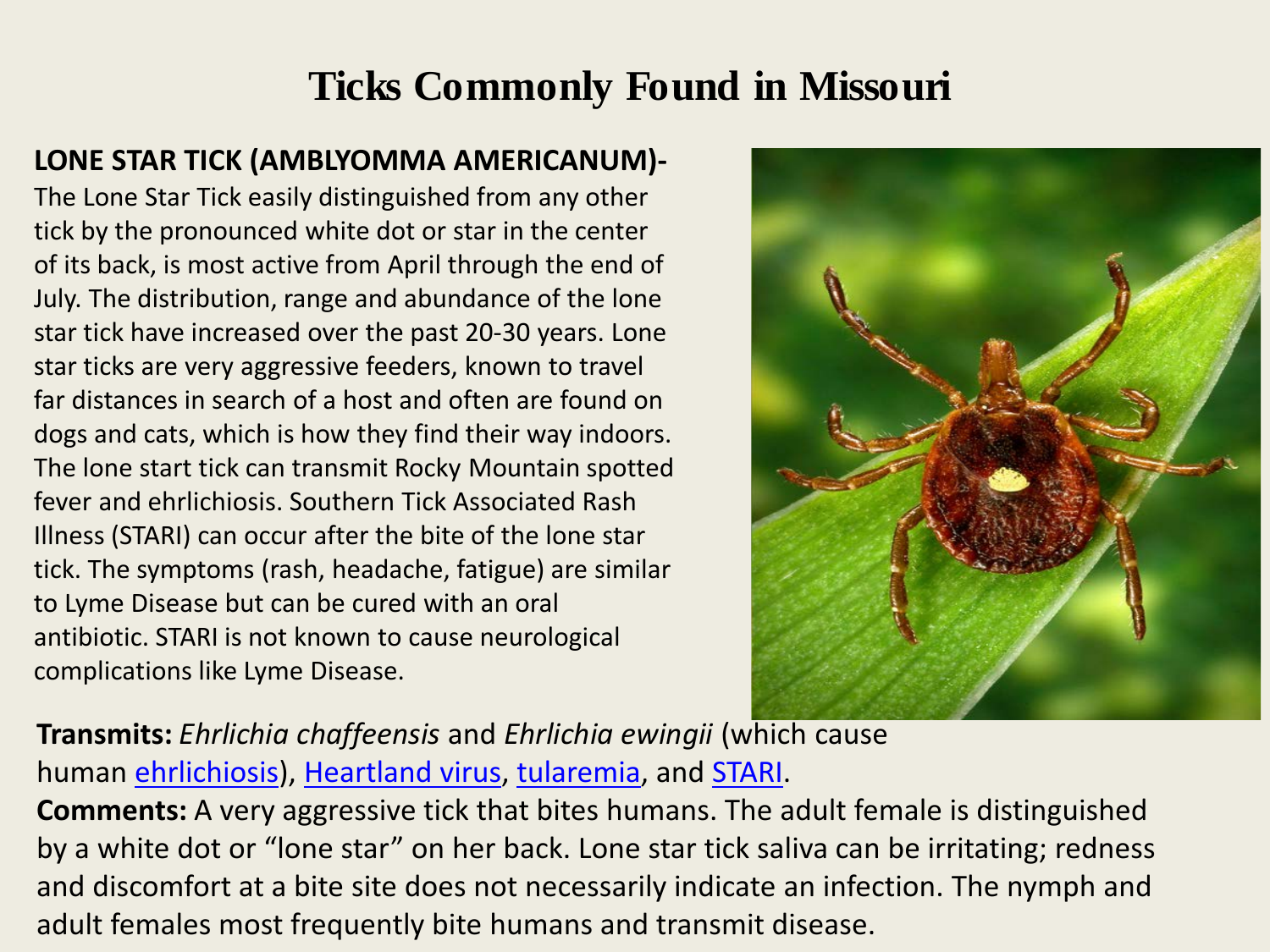**AMERICAN DOG TICK (DERMACENTOR VARIABILIS)-** The American Dog Tick is a 3-host tick, targeting smaller mammals as a larva and nymph and larger mammals as an adult. Although it is normally found on dogs, this tick will readily attack larger animals, such as cattle, horses, and even humans. American dog ticks are typically brown to reddish-brown in color with gray/silver markings on their back. They overwinter in the soil and are most active from mid-April to early September. Like the lone star tick, these ticks can transmit Rocky Mountain spotted fever to both humans and dogs.

#### **Transmits:** [Tularemia](https://www.cdc.gov/tularemia/) and [Rocky Mountain](https://www.cdc.gov/rmsf/)  [spotted fever.](https://www.cdc.gov/rmsf/)

**Comments:** The highest risk of being bitten occurs during spring and summer. Dog ticks are sometimes called wood ticks. Adult females are most likely to bite humans.

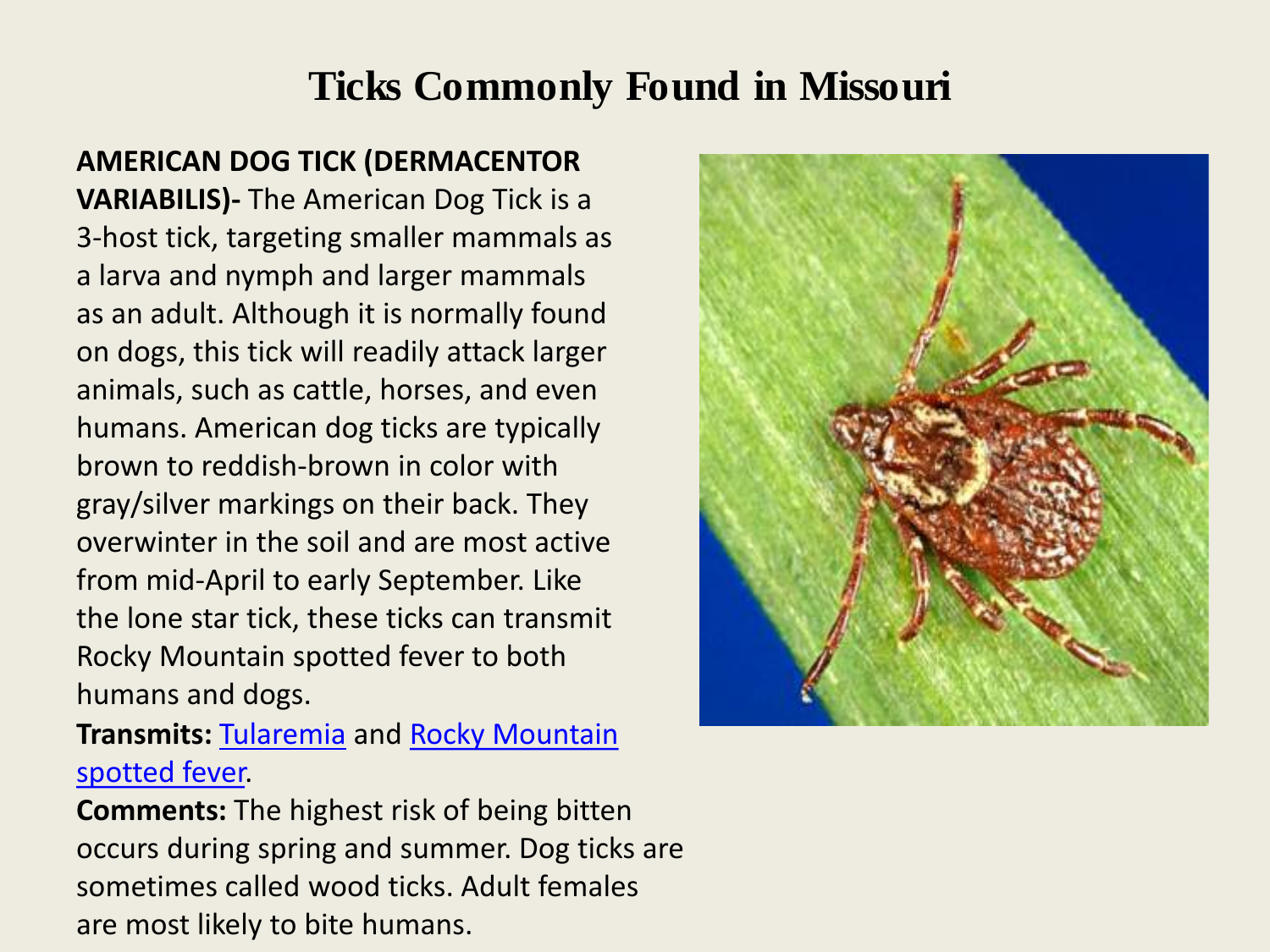#### **Different Types of Ticks found in the United States**

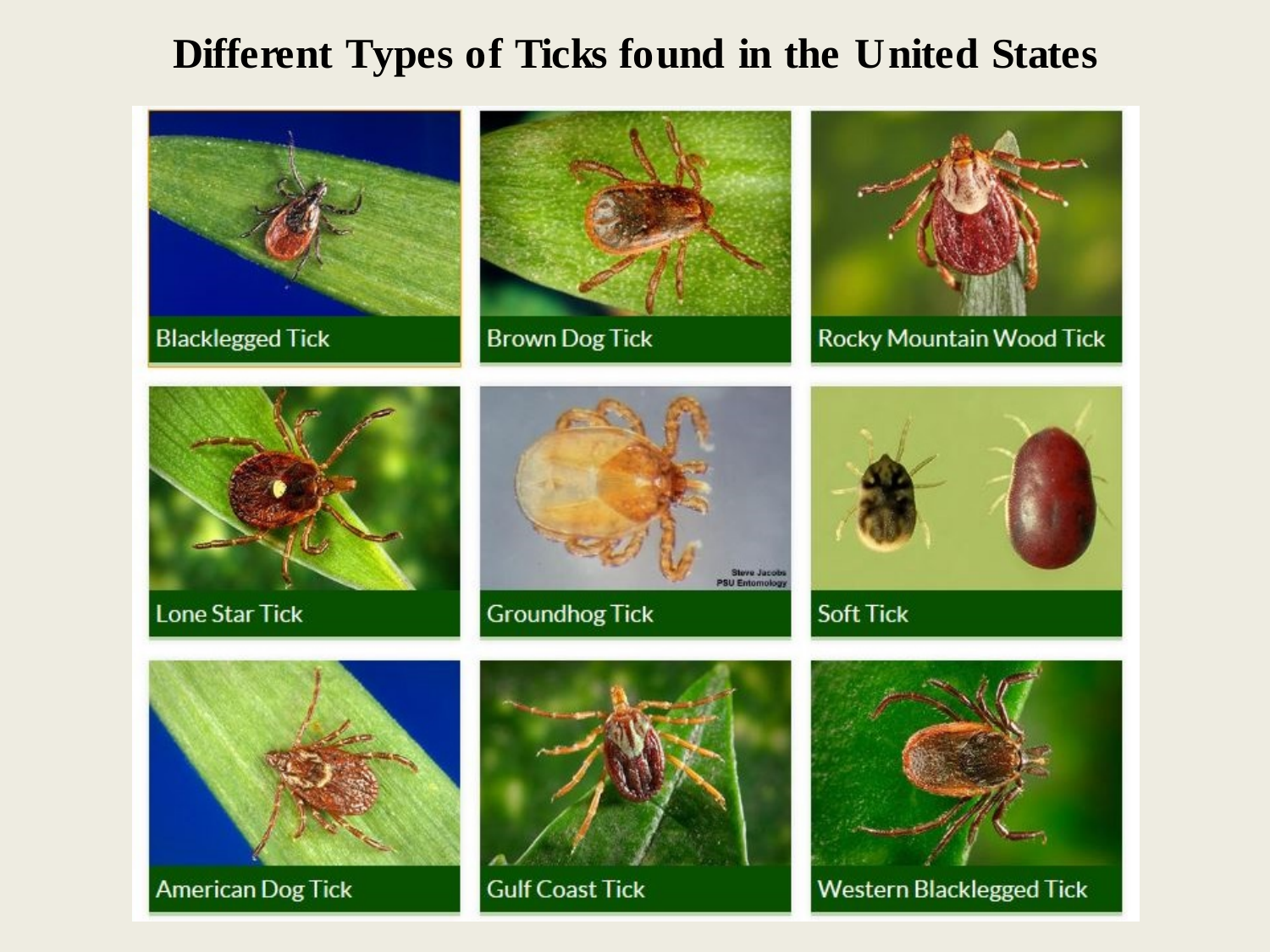### **The most common symptoms of tick-related illnesses are:**

- Fever/chills: With all tickborne diseases, patients can experience fever at varying degrees and time of onset.
- Aches and pains: Tickborne disease symptoms include headache, fatigue, and muscle aches. With Lyme disease you may also experience joint pain. The severity and time of onset of these symptoms can depend on the disease and the patient's personal tolerance level.
- Rash: [Lyme disease](https://www.cdc.gov/lyme/index.html), [southern tick-associated rash illness \(STARI\)](http://www.cdc.gov/stari/), [Rocky Mountain spotted fever](http://www.cdc.gov/rmsf/)  [\(RMSF\),](http://www.cdc.gov/rmsf/) [ehrlichiosis](http://www.cdc.gov/ehrlichiosis/), and [tularemia](http://www.cdc.gov/tularemia/) can result in distinctive rashes:
	- o In Lyme disease, the rash may appear within 3-30 days, typically before the onset of fever. The Lyme disease rash is the first sign of infection and is usually a circular rash called [erythema migrans](https://www.cdc.gov/lyme/signs_symptoms/index.html) or EM. This rash occurs in approximately 70-80% of infected persons and begins at the site of a tick bite. It may be warm, but is not usually painful. Some patients develop additional EM lesions in other areas of the body several days later.
	- o The rash of (STARI) is nearly identical to that of Lyme disease, with a red, expanding "bulls eye" lesion that develops around the site of a lone star tick bite. Unlike Lyme disease, STARI has not been linked to any arthritic or neurologic symptoms.
	- o The rash seen with Rocky Mountain spotted fever (RMSF) varies greatly from person to person in appearance, location, and time of onset. About 10% of people with RMSF never develop a rash. Most often, the rash begins 2-5 days after the onset of fever as small, flat, pink, non-itchy spots (macules) on the wrists, forearms, and ankles and spreads to the trunk. It sometimes involves the palms and soles. The red to purple, spotted (petechial) rash of RMSF is usually not seen until the sixth day or later after onset of symptoms and occurs in 35-60% of patients with the infection.
	- o In the most common form of tularemia, a skin ulcer appears at the site where the organism entered the body. The ulcer is accompanied by swelling of regional lymph glands, usually in the armpit or groin.
	- o In about 30% of patients (and up to 60% of children), ehrlichiosis can cause a rash. The appearance of the rash ranges from macular to maculopapular to petechial, and may appear after the onset of fever.

Tickborne diseases can result in mild symptoms treatable at home to severe infections requiring hospitalization. Although easily treated with antibiotics, these diseases can be difficult for physicians to diagnose. However, early recognition and treatment of the infection decreases the risk of serious complications. So see your doctor immediately if you have been bitten by a tick and experience any of the symptoms described here.